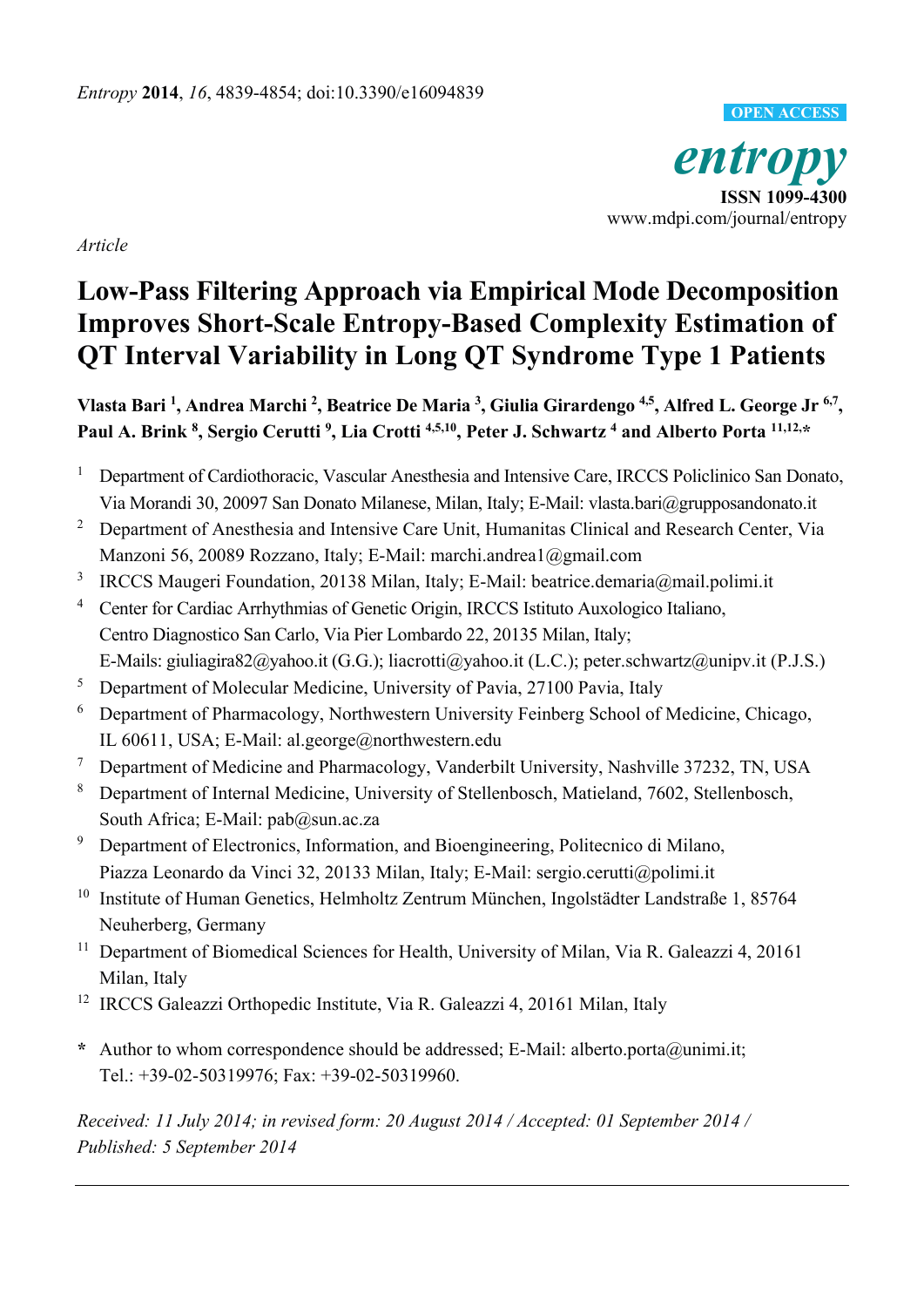**Abstract:** Entropy-based complexity of cardiovascular variability at short time scales is largely dependent on the noise and/or action of neural circuits operating at high frequencies. This study proposes a technique for canceling fast variations from cardiovascular variability, thus limiting the effect of these overwhelming influences on entropy-based complexity. The low-pass filtering approach is based on the computation of the fastest intrinsic mode function via empirical mode decomposition (EMD) and its subtraction from the original variability. Sample entropy was exploited to estimate complexity. The procedure was applied to heart period (HP) and QT (interval from Q-wave onset to T-wave end) variability derived from 24-hour Holter recordings in 14 non-mutation carriers (NMCs) and 34 mutation carriers (MCs) subdivided into 11 asymptomatic MCs (AMCs) and 23 symptomatic MCs (SMCs). All individuals belonged to the same family developing long QT syndrome type 1 (LQT1) via *KCNQ1*-A341V mutation. We found that complexity indexes computed over EMD-filtered QT variability differentiated AMCs from NMCs and detected the effect of beta-blocker therapy, while complexity indexes calculated over EMD-filtered HP variability separated AMCs from SMCs. The EMD-based filtering method enhanced features of the cardiovascular control that otherwise would have remained hidden by the dominant presence of noise and/or fast physiological variations, thus improving classification in LQT1.

**Keywords:** heart rate variability; LQT1; EMD; sample entropy; *KCNQ1*-A341V mutation; beta-blocker therapy; autonomic nervous system; cardiovascular control

#### **1. Introduction**

Long QT syndrome type 1 (LQT1) is an inherited disease affecting the delayed slow rectifier potassium current IKs of the cardiac cells. The most visible effect of this pathology on the surface electrocardiogram is the prolongation of the QT interval accompanied by its maladjustments to heart period (HP) changes [1,2]. As a consequence, in the presence of a tachycardic run, LQT1 patients have a greater likelihood that the incoming cardiac depolarization occurs when the ventricular repolarization process is not concluded, and this phenomenon promotes the development of lethal arrhythmias.

While genetic mutations underpinning LQT1 have been recognized [2] and the administration of beta-blockers, lengthening HP and reducing HP variability, is an effective therapy [3], the attention of the scientific community has recently moved towards factors modifying the arrhythmic risk of LQT1 patients [4–7]. Indeed, within a group of mutation carriers (MCs) presenting the same genotype, two different phenotypes might be detected, leading to completely different clinical outcomes: asymptomatic MCs (AMCs), who did not develop any major cardiac arrhythmias and, thereby, are at low cardiac risk, and symptomatic MCs (SMCs), who experienced episodes of cardiac arrest and syncope and, thereby, are at high cardiac risk. Recent studies pointed out the role of the autonomic nervous system in modulating the cardiac risk of LQT1 patients [8,9]. Indeed, it was found that AMCs feature a low baroreflex sensitivity [8] and a smaller HP prolongation after an exercise stress test [9] compared to SMCs, thus suggesting that a less reactive vagal control directed to the sinus node is a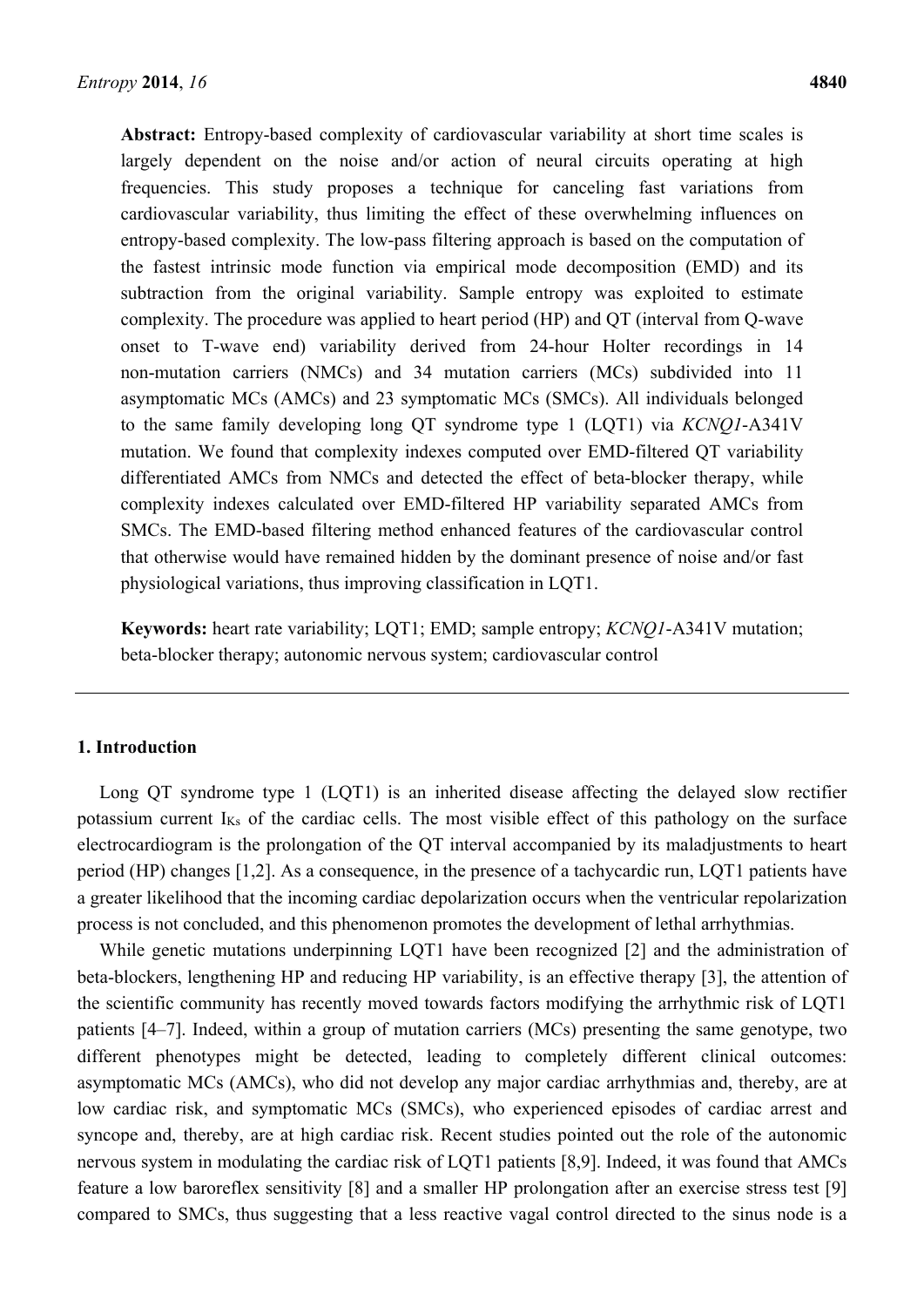protective factor. Even more recently, we found that AMCs exhibit a lower complexity of the QT variability at long time scales [10], as assessed from multiscale entropy analysis [11,12], compared to SMCs, thus suggesting that a less complex sympathetic control directed to ventricles is a protective factor and stressing the clinical relevance of the assessment of complexity indexes from QT variability in LQT1 [10].

Unfortunately, automatic QT measurement is a complicated task due to the difficulty in defining the T-wave end, especially in 24-hour Holter recordings with low temporal resolution and in pathological individuals exhibiting abnormal ventricular repolarization [13]. As a consequence, QT variability is affected by broad band noise and has a low signal-to-noise ratio, which might prevent any differentiation between AMCs and SMCs. As a matter of fact, multiscale entropy analysis [11,12] allowed the separation between AMCs and SMCs at long time scales due to its intrinsic ability to filter fast QT variations when long time scales are under scrutiny [10].

The aim of this study is to provide a method to filter out fast fluctuations of QT variability and to allow the separation among groups having different cardiac risk using complexity analysis, even at short time scales, thus rendering unnecessary the application of the multiscale entropy and simplifying the process of LQT1 risk stratification based on complexity analysis. This method is based on the empirical mode decomposition (EMD) [14], allowing the decomposition of the QT variability into oscillatory modes, called intrinsic mode functions (IMFs), and on the evaluation of complexity at short time scales based on sample entropy (SampEn) [15]. EMD has been extensively applied to cardiovascular variabilities, especially to HP dynamics [16–18], with relevant findings in risk stratification of chronic heart failure patients [19]. SampEn is a widely-accepted method for the assessment of the complexity of the cardiac control, and it has been extensively validated compared to other entropy-based metrics [20,21]. We hypothesize that the fastest IMF computed over QT variability provides a good description of the superimposed noise. Therefore, we propose to perform traditional complexity analysis at short time scales using SampEn over the original QT variability after having canceled the fastest IMF. We applied this procedure to QT variability derived from 24-hour Holter recordings obtained from non-MCs (NMCs) and MCs, all belonging to a South African founder population with LQT1 due to the *KCNQ1*-A341V mutation [22,23]. The procedure was applied to the HP variability series, as well. We assessed the ability of the method to distinguish NMCs from MCs, divided into AMCs and SMCs, and to study the effect of beta-blocker therapy (BB) in AMCs and SMCs. The contribution of the autonomic nervous system to the original QT and HP series and their EMD-filtered versions were evaluated, as well, by comparing recordings obtained daytime (DAY) and nighttime (NIGHT) in both AMCs and SMCs.

#### **2. Methods**

# *2.1. EMD-Based Filtering Approach*

Given the time series  $x = \{x(i), i = 1, ..., N\}$  with  $x = HP$  or QT, where *i* is a progressive cardiac beat number and *N* is the series length, EMD is a technique allowing the decomposition of the signal into IMFs from the shortest to the longest time scale [14]. IMFs are characterized by the symmetry with respect to zero, the uniqueness of the local frequency and the impossibility for different modes to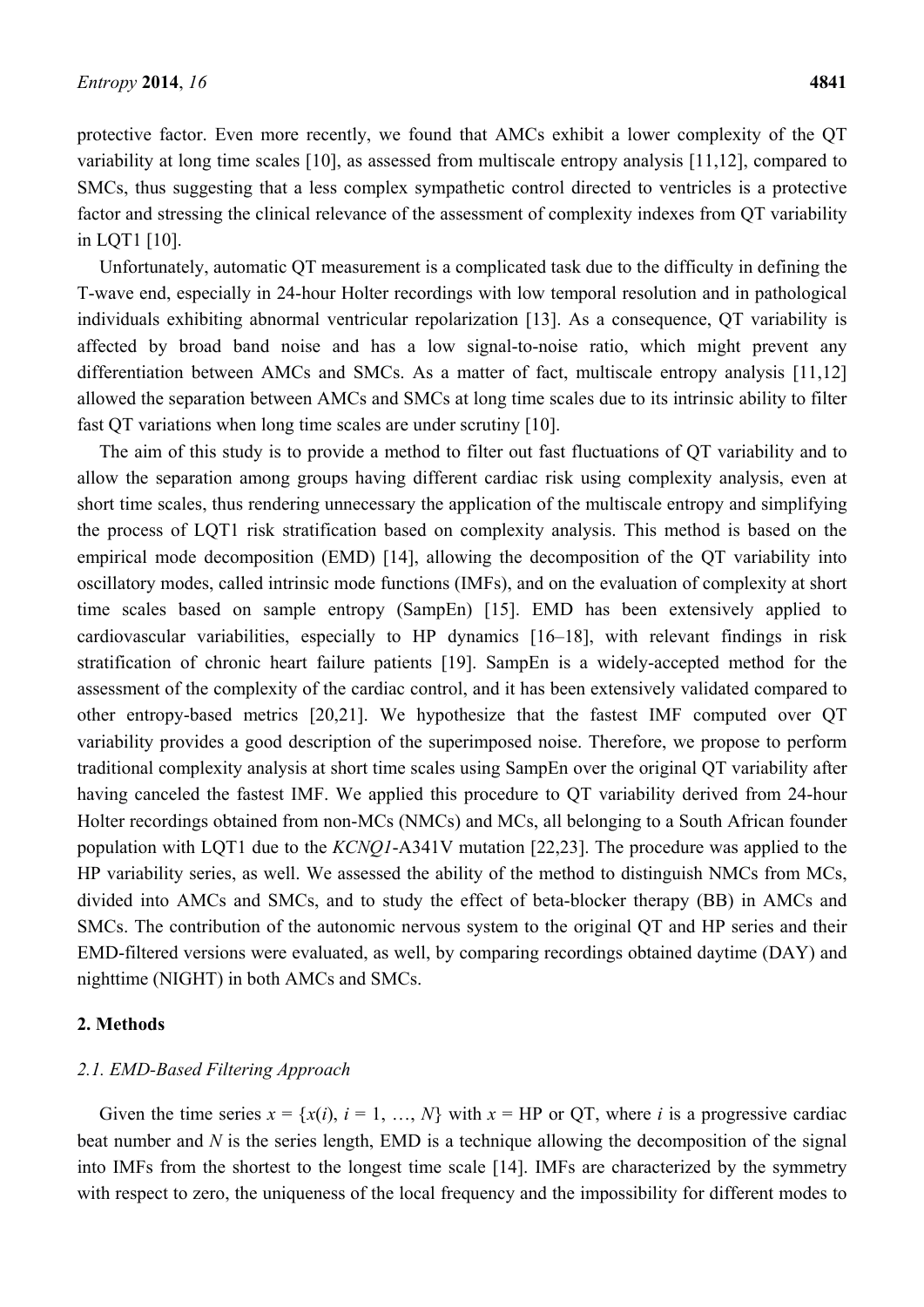share the same frequency at the same time. The method is based on an iterative procedure composed by several steps: (1) the identification of all the extrema (maxima and minima) of  $x$ ; (2) the generation of the upper and lower envelope of *x* via cubic spline interpolation among all maxima and minima of *x*, respectively; (3) point-by-point averaging of the two envelopes to compute the local mean series *m*; (4) subtraction of *m* from *x* to obtain a mode candidate *h* (*i.e.*,  $h(i) = x(i) - m(i)$ ); (5) if *h* did not satisfy the previously defined properties necessary to be an IMF, *x* was replaced with *h* and the procedure was repeated starting from the first step; and (6) if *h* did fulfill the previously defined properties to be an IMF, the procedure was repeated starting again from first step over the residual (*i.e*., the difference between the original *x* and all identified IMFs). The process ended when the amplitude of the residual satisfied a predefined stopping criterion (*i.e*., the residual was below a predetermined level, or it had a monotonic trend) [14]. In this work, we identified only the first IMF as being the one with the fastest characteristic frequency (CF), and we filtered *x* by subtracting the first IMF from *x*, thus providing an EMD-filtered version of the original series, *xf*. The CF of the first IMF was computed as the median of the instantaneous frequency of the first IMF obtained from the Hilbert spectrum [19].

#### *2.2. SampEn*

Given *x*, we define the pattern of length *L*,  $x<sub>L</sub>(i)$  as the ordered sequence of *L* delayed samples,  $x_L(i) = [x(i), x(i-1), ..., x(i-L+1)]$ . The pattern  $x_L(i)$  is actually a point in the *L*-dimensional embedding space reconstructed with the technique of the lagged coordinates with a delay equal to 1. The pattern  $x_L(i)$  can be seen as the sequence formed by the current sample,  $x(i)$ , and by the sequence of *L*-1 past samples,  $x_{L-1}(i-1) = [x(i-1), ..., x(i-L+1)], i.e., x_L(i) = [x(i), x_{L-1}(i-1)].$  Defined as *xL* = {*xL*(*i*),  $i = L$ , …, *N*} and *xL-1* = {*xL-1*( $i - 1$ ),  $i = L$ , …, *N*} the sets of patterns of length *L* and *L* − 1 respectively, SampEn estimates the conditional probability that two patterns that are closer than a tolerance *r* in *xL*−*1* remain nearby in *xL* [15]. It was calculated as the difference between the negative logarithm of the average probability of finding two patterns closer than *r* in *L*-dimensional and (*L* − 1)-dimensional embedding space [15]. SampEn was computed with *r* equal to 0.15-times the standard deviation of the series and with an embedding dimension  $L = 3$ . SampEn was assessed over *x*, labeled as SampEn<sub>x</sub>, and over  $x_f$ , labeled as SampEn<sub>xf</sub>, with  $x = HP$  or QT.

#### **3. Study Population, Experimental Protocol and Data Analysis**

## *3.1. Study Population*

All NMCs and MCs belonged to a South African founder population with LQT1 due to the *KCNQ1*-A341V mutation [22,23]. Twelve-lead 24-hour Holter recordings were acquired from 14 NMCs (aged from 19 to 56, median = 36.5; 6 males) and 34 MCs divided in 11 AMCs (aged from 24 to 62, median = 46; 4 males) and 23 SMCs (aged from 16 to 57, median =  $39$ ; 9 males). The groups are age-matched according to a Kruskal-Wallis one-way analysis of variance on ranks with  $p < 0.05$ . Seven AMCs and 22 SMCs were recorded both off BB (BBoff) and on BB (BBon). The remaining 4 AMCs and 1 SMCs were recorded only BBoff. All MCs were recorded BBoff. The number of subjects and the relevant pharmacological condition are summarized in Table 1. The administered drugs were quite homogeneous among patients being in 86% of the cases under propranolol therapy.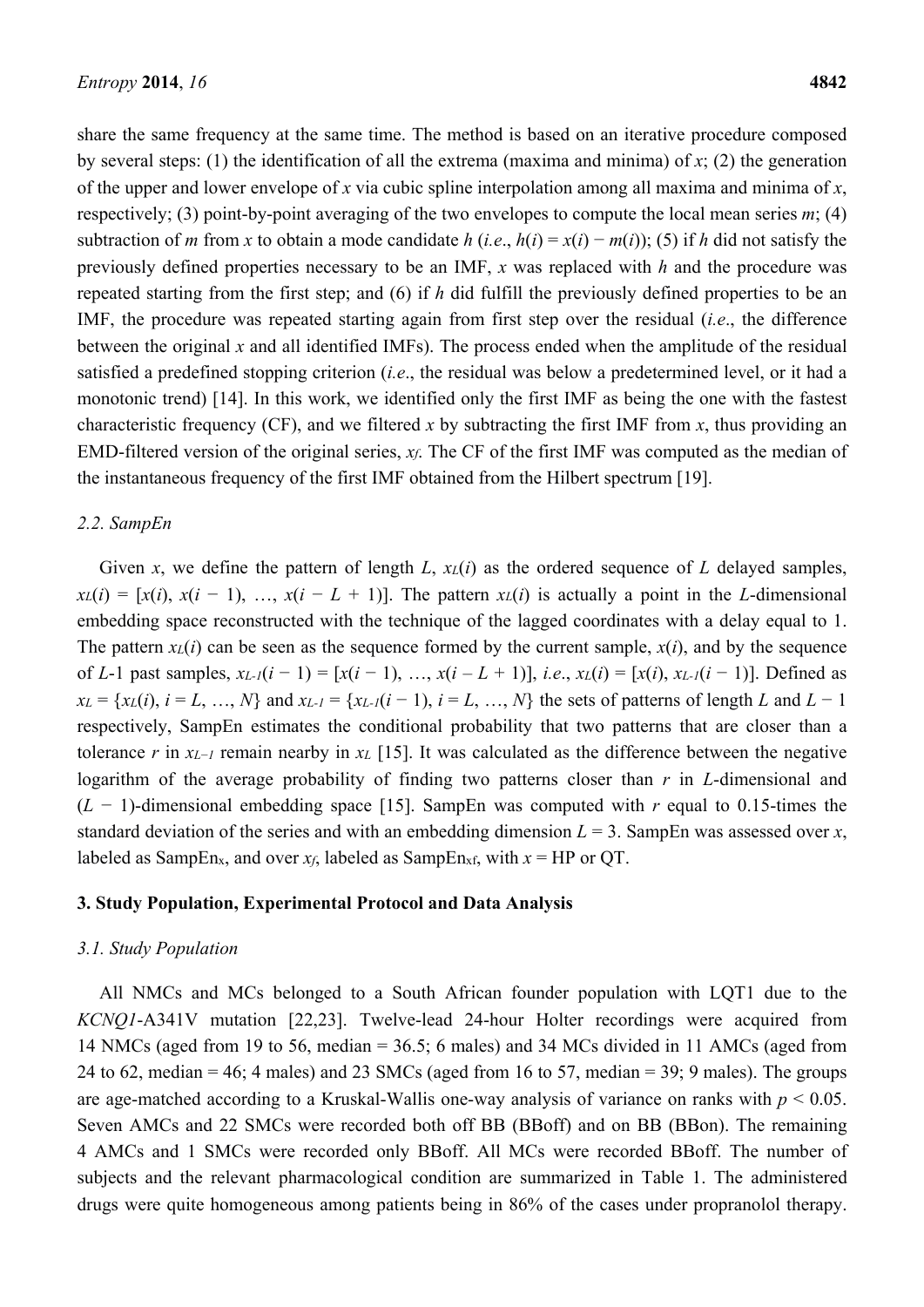The protocol adhered to the principles of the Declaration of Helsinki for medical studies involving human subjects. The protocol was approved by the local ethical committees of the Universities of Vanderbilt, Stellenbosch and Pavia. All enrolled subjects and family members signed an informed consent for clinical and genetic evaluations. Written informed consent was obtained from the next of kin, caretakers or guardians on behalf of minors enrolled in the study.

**Table 1.** Number of subjects undergoing a complete 24-hour Holter recording in each group and relevant pharmacological condition.

| <b>Groups</b> | Number of<br>subjects | Number of subjects<br>acquired only BBoff | Number of subjects acquired both<br><b>BBoff</b> and <b>BBon</b> |
|---------------|-----------------------|-------------------------------------------|------------------------------------------------------------------|
| NMC           | 14                    |                                           |                                                                  |
| AMC           |                       |                                           |                                                                  |
| <b>SMC</b>    | 23                    |                                           | 22                                                               |

NMC = non mutation carrier;  $BB = beta-blocker$  therapy;  $BBoff = off BB$ ;  $BBon = on BB$ ; AMC = asymptomatic MC; SMC = symptomatic MC.

## *3.2. Data Acquisition*

Seventy-seven 12-lead 24-hour Holter recordings (Mortara Instrument Inc., Milwaukee, WI, USA and Ela Medical, Sorin Group, Arvada, CO, USA) were analyzed. The majority of the recordings were acquired using equipment from Mortara Instrument (*i.e*., 90%). The sampling rate was 180 Hz with an amplitude resolution of 6.25  $\mu$ V for the Mortara device, while it was 200 Hz with an amplitude resolution of 10 µV for the Ela Medical device. The lead with the best signal-to-noise ratio was chosen for analysis. The availability of 24-hour Holter recordings permitted the selection of epochs of 5000 consecutive beats during DAY (from 2:00 to 6:00 PM) and NIGHT (from 12:00 PM to 4:00 AM).

## *3.3. Data Analysis*

We computed HP as the temporal distance between two consecutive R-wave peaks of the electrocardiogram. Jitters in the R-wave location were minimized via parabolic interpolation. Then, we took the time distance between the R-wave peak and the T-wave end as an approximation of the QT interval [24]. The end of the T-wave was located when the absolute value of the first derivative over the descending part of the T-wave went below a user-defined threshold computed as 30% of the maximum absolute value of the first derivative computed on the T-wave downslope [24]. The HP and QT intervals were automatically extracted from Holter recordings. Results were manually checked to avoid missing beats or erroneous identifications. HP and QT series were corrected through cubic spline interpolation only in the case of missing beats, the detection of spikes of noise or evident arrhythmias. The number of the corrections was always kept below 5% of the length of the series. HP and QT series were extracted during DAY and NIGHT. The mean of HP, QT and corrected QT (QTc) according to the Bazett's formula [25] were evaluated and labeled as  $μ$ <sub>HP</sub>,  $μ$ <sub>QT</sub> and  $μ$ <sub>QTc</sub> respectively. SampEn was computed over the original HP and QT series  $(i.e., \text{SampEn}_{HP} \text{ and } \text{SampEn}_{QT})$  and from the EMD-filtered HP and QT series (*i.e.*, SampEn<sub>HPf</sub> and SampEn<sub>OTf</sub>). The CF of the first IMF derived from HP and QT variability was assessed, as well.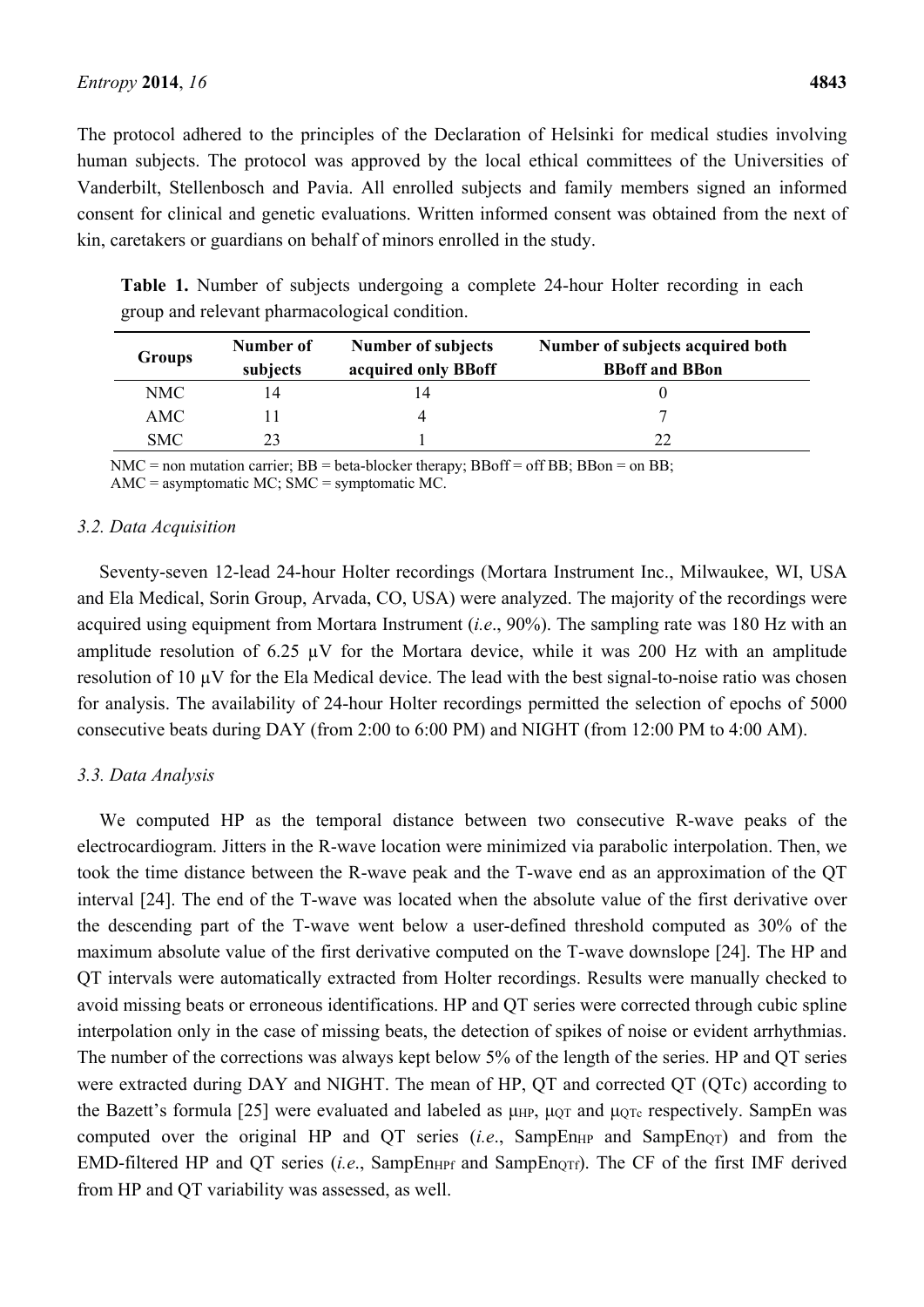#### *3.4. Statistical Analysis*

The Wilcoxon signed rank test was utilized to assess the significance of the differences between CF computed over the first IMF of HP and QT series regardless of group, period of analysis and therapy. Two-way repeated measures analysis of variance (one factor repetition, Holm-Sidak test for multiple comparisons) was utilized to assess the significance of the differences between SampEn assessed over the original and EMD-filtered HP and QT series, regardless of group, period of analysis and therapy. One-way analysis of variance (Holm-Sidak test for multiple comparisons), or Kruskal-Wallis one-way analysis of variance on ranks (Dunn's method for multiple comparisons) when appropriate, was applied to check the significance of the differences among BBoff NMCs, AMCs and SMCs during DAY. Two-way repeated measures analysis of variance (one factor repetition, Holm-Sidak test for multiple comparisons) was utilized to assess the significance of the differences between BBoff AMCs and SMCs in relation to the period of analysis (*i.e*., DAY and NIGHT) and between AMCs and SMCs during DAY in relation to therapy (*i.e*., BBoff and BBon). Statistical analysis was carried out using a commercial statistical program (Sigmaplot, Systat Software, Inc, Chicago, IL, ver.11.0). *p* < 0.05 was always considered as significant.

#### **4. Results**

The mean of HP, QT and QTc (*i.e.*,  $\mu$ <sub>HP</sub>,  $\mu$ <sub>QT</sub>,  $\mu$ <sub>QTc</sub>) were reported in Tables 2, 3 and 4 as mean  $\pm$ standard deviation. μHP increased during NIGHT (Table 3) and as a consequence of BB (Table 4) in both AMCs and SMCs. In addition,  $\mu$ <sub>HP</sub> was longer in AMCs than in NMCs (Table 2), and  $\mu$ <sub>HP</sub> lengthened more in response to BB in AMCs than in SMCs (Table 4).  $\mu$ or was longer in MCs (Table 2) and it increased during NIGHT in both AMCs and SMCs (Table 3) and due to BB only in SMCs (Table 4).  $\mu$ OTc was longer in MCs (Table 2), and it decreased during NIGHT only in AMCs (Table 3) and due to BB in both AMCs and SMCs (Table 4).

|                                   | NMC.              | AMC.                | <b>SMC</b>       |
|-----------------------------------|-------------------|---------------------|------------------|
| $\mu_{HP}$ (ms)                   | $697.6 \pm 100.6$ | $847.9 \pm 143.8$ § | $761.3 \pm 95.0$ |
| $\mu_{\text{QT}}$ (ms)            | $317.6 \pm 39.2$  | $422.2 \pm 51.7$    | $408.6 \pm 42.4$ |
| $μ_{QTe}$ (ms s <sup>-1/2</sup> ) | $397.1 \pm 71.9$  | $461.9 \pm 33.9$    | $468.7 \pm 33.4$ |

**Table 2.** Mean of HP, QT and QTc in BBoff NMCs and MCs during DAY.

**§**: *p* < 0.05 *versus* NMCs.

| Table 3. Mean of HP, QT and QTc in BBoff AMCs and SMCs during DAY and NIGHT. |  |  |  |  |  |
|------------------------------------------------------------------------------|--|--|--|--|--|
|------------------------------------------------------------------------------|--|--|--|--|--|

|                                         | DAY               |                  | <b>NIGHT</b>          |                     |
|-----------------------------------------|-------------------|------------------|-----------------------|---------------------|
|                                         | AMC               | SMC.             | AMC                   | SMC.                |
| $\mu_{HP}$ (ms)                         | $847.9 \pm 143.8$ | $761.3 \pm 95.0$ | $1,022.6 \pm 136.3$ * | $952.4 \pm 117.1$ * |
| $\mu_{\text{QT}}$ (ms)                  | $422.2 \pm 51.7$  | $4086 \pm 424$   | $447.5 \pm 42.1$ *    | $445.3 \pm 31.2$ *  |
| $\mu_{\rm QTc}$ (ms s <sup>-1/2</sup> ) | $461.9 \pm 33.9$  | $468.9 \pm 33.4$ | $445.0 \pm 30.5$ *    | $458.6 \pm 25.4$    |

\*: *p* < 0.05 within the same group (*i.e*., AMCs or SMCs) *versus* DAY.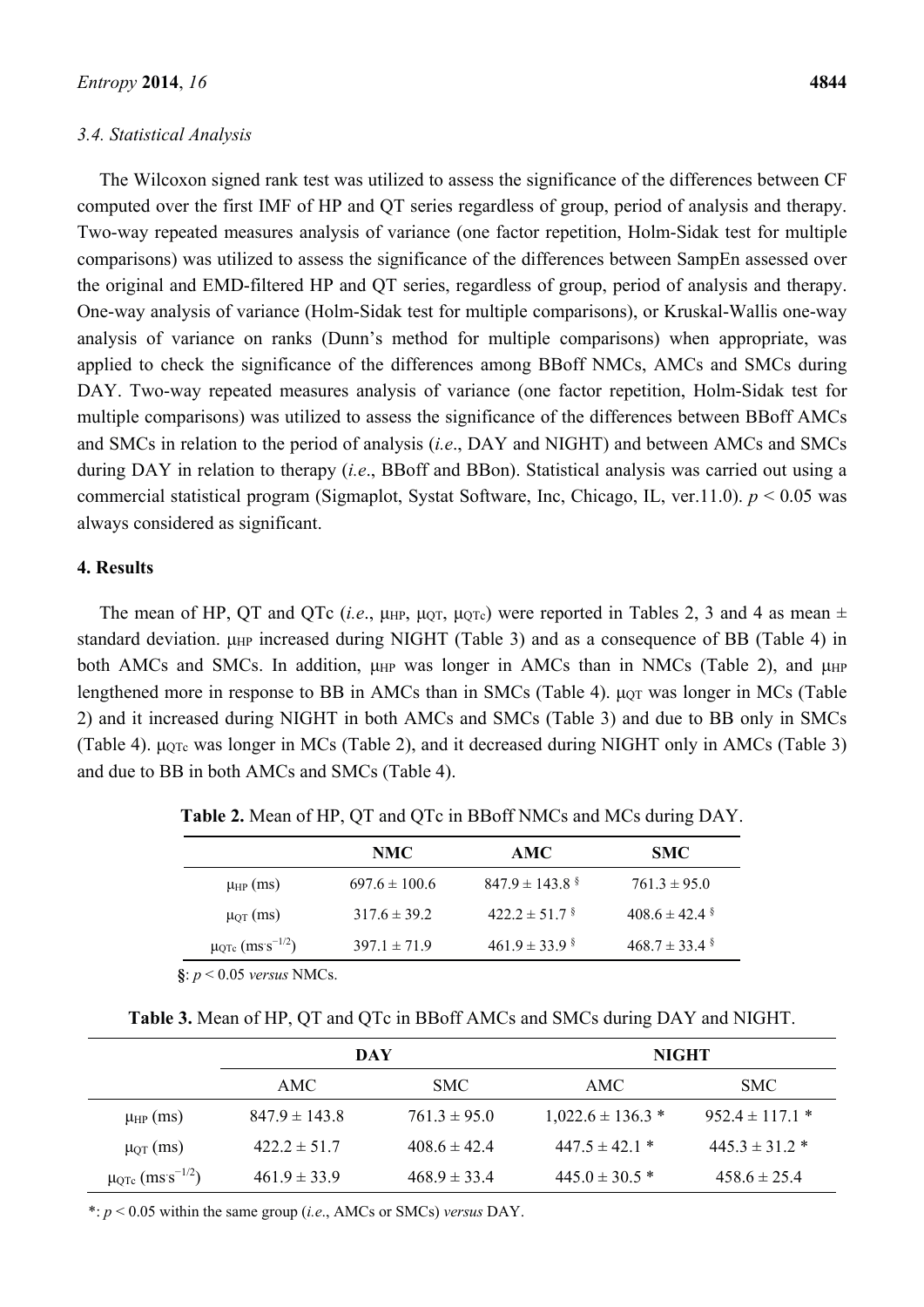|                                          | <b>BBoff</b>      |                  | <b>BBon</b>                      |                                  |
|------------------------------------------|-------------------|------------------|----------------------------------|----------------------------------|
|                                          | AMC.              | SMC.             | AMC.                             | SMC.                             |
| $\mu_{HP}(ms)$                           | $855.8 \pm 143.5$ | $757.9 \pm 95.8$ | $1,038.2 \pm 176.0$ <sup>@</sup> | $927.8 \pm 117.2$ <sup>#,@</sup> |
| $\mu$ <sub>QT</sub> (ms)                 | $424.0 \pm 57.6$  | $406.5 \pm 42.1$ | $426.7 \pm 58.0$                 | $429.8 \pm 29.3$ @               |
| $μ$ <sub>QTc</sub> (ms <sup>-1/2</sup> ) | $459.4 \pm 43.0$  | $467.5 \pm 33.7$ | 418.8 ± 37.2 $^{\omega}$         | 447.4 $\pm$ 28.1 $^{(a)}$        |

**Table 4.** Mean of HP, QT and QTc in AMCs and SMCs both BBon and BBoff during DAY.

@: *p* < 0.05 within the same group (*i.e*., AMCs or SMCs) *versus* BBoff. #: *p* < 0.05 within the same therapy (*i.e*., BBoff or BBon) *versus* AMCs subjects.

Figure 1 shows the CF of the first IMF derived from the series of HP (Figure 1a,c,e) and QT (Figure 1b,d,f). The CF of the first IMF computed over the HP series was similar in NMCs, AMCs and SMCs (Figure 1a). It significantly decreased during NIGHT in both AMCs and SMCs (Figure 1c), and it increased as an effect of BB only in AMCs (Figure 1e). The CF of the first IMF computed over the QT series was not influenced by mutation (Figure 1b); it was not modified during NIGHT (Figure 1d), and it was not affected by BB (Figure 1f). It is worth noting that after pooling together the CFs calculated in all individuals (*i.e*., NMCs and MCs) regardless of the experimental period (*i.e*., DAY or NIGHT) and therapy (*i.e*., BBoff or BBon), the CF assessed over the HP series was significantly smaller than that derived from QT series.

**Figure 1.** Bar and grouped bar graphs show the CF of the first IMF computed over HP and QT variability in (**a**,**c**,**e**) and (**b**,**d**,**f**), respectively. The series were derived from BBoff NMCs (gray bars), AMCs (black bars) and SMCs (white bars) during DAY in (**a**) and (**b**), from BBoff AMCs and SMCs during DAY and NIGHT in (**c**) and (**d**) and from AMCs and SMCs both BBoff and BBon during DAY in (**e**) and (**f**). Values are given as the mean plus standard deviation. The symbol  $*$  indicates  $p < 0.05$ .

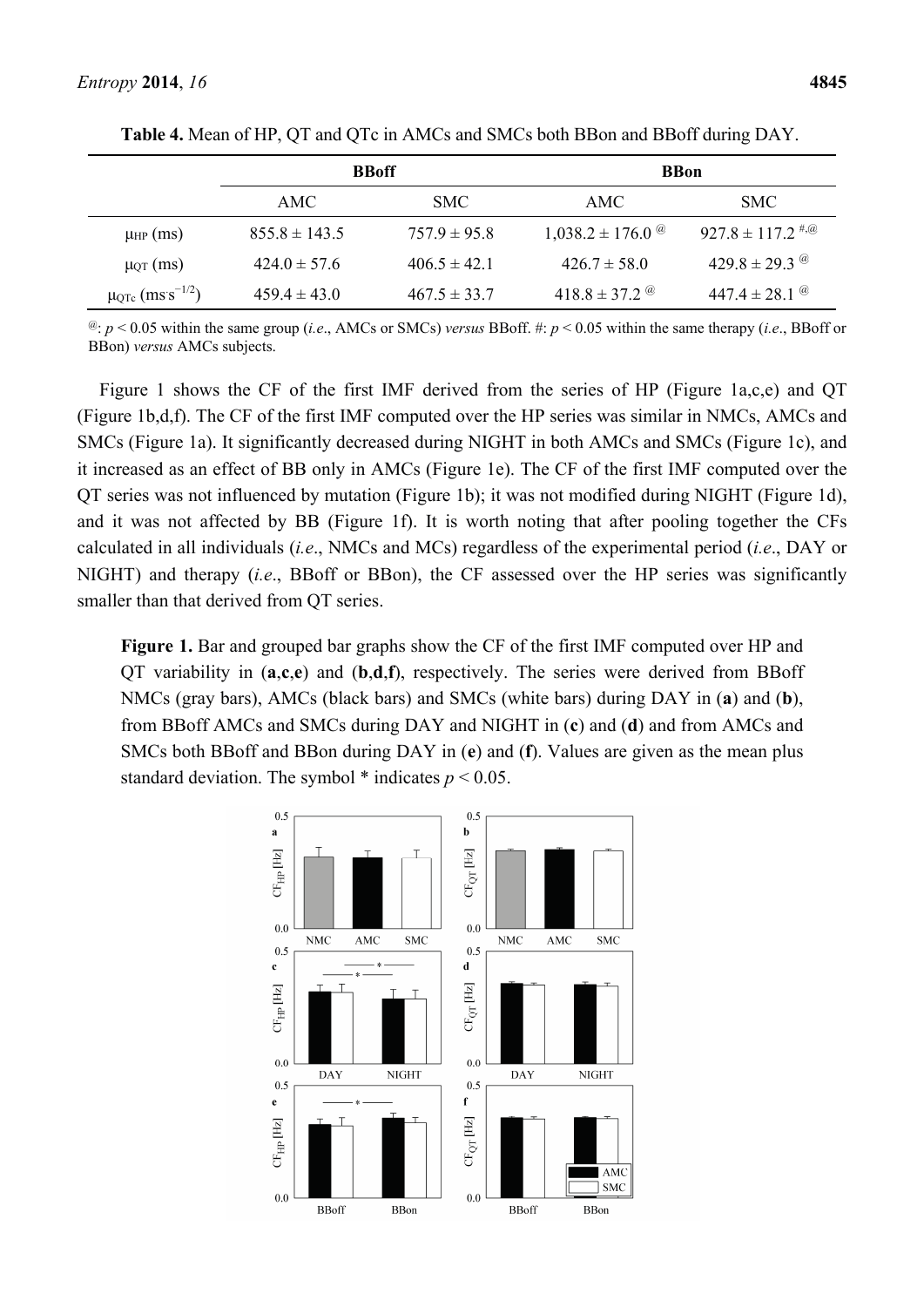Figure 2 shows SampEn computed over HP and QT variability after pooling together all individuals regardless of the experimental period and therapy. SampEn was computed over the original series *x* (SampEn<sub>x</sub>, with  $x = HP$  or QT, slash-pattern bars) and over the EMD-filtered version (SampEn<sub>xf,</sub> with  $x = HP$  or OT, backslash-pattern bars). SampEn over OT variability was significantly higher than SampEn over HP variability regardless of the processing  $(i.e.,$  original or filtered series). SampEn<sub>x</sub>, was significantly higher than SampEnxf regardless of the series (*i.e*., HP or QT).

**Figure 2.** Grouped bar graphs show results of short-term complexity analysis over HP and QT variability after pooling together all individuals (*i.e.*, NMCs and MCs) regardless of the experimental period (*i.e.*, DAY or NIGHT) and therapy (*i.e.*, BBoff or BBon). SampEn was computed over the original series  $x$  (SampEn<sub>x</sub>, with  $x = HP$  or QT, slash-pattern bars) and over the EMD-filtered version (SampEn<sub>xf,</sub> with  $x = HP$  or QT, backslash-pattern bars). Values are given as the mean plus standard deviation. The symbol  $*$  indicates  $p < 0.05$ .



Figure 3 shows SampEn computed over the beat-to-beat variability of HP (Figure 3a,b) and QT (Figure 3c,d) in BBoff NMCs (gray bars) and MCs during DAY. MCs were divided into AMCs (black bars) and SMCs (white bars). SampEn was computed over the original HP and QT series in Figure 3a,c, respectively, and over the EMD-filtered HP and QT versions in Figure 3b,d, respectively. SampEn over the original HP and QT series (Figure 3a,c) and over the EMD-filtered HP versions (Figure 3b) was similar in all considered groups. Conversely, SampEn computed over the EMD-filtered QT series distinguished AMCs from NMCs, while no difference was detected between NMCs and SMCs and between AMCs and SMCs (Figure 3d).

Figure 4 shows SampEn computed over the beat-to-beat variability of HP (Figure 4a,b) and QT (Figure 4c,d) in BBoff MCs during DAY and NIGHT. MCs were divided into AMCs (black bars) and SMCs (white bars). SampEn was computed over the original HP and QT series in Figure 4a,c, respectively, and over the EMD-filtered HP and QT versions in Figure 4b,d, respectively. SampEn computed over the HP variability increased during NIGHT in both AMCs and SMCs (Figure 4a), while this circadian rhythm was not evident in SampEn computed over the EMD-filtered HP variability (Figure 4b). Conversely, while SampEn computed over the HP variability was not able to distinguish AMCs from SMCs during both DAY and NIGHT (Figure 4a), SampEn computed over the EMD-filtered HP variability differentiated AMCs and SMCs during DAY, being larger in SMCs than in AMCs (Figure 4b). SampEn computed over the QT variability decreased during NIGHT in both AMCs and SMCs (Figure 4c), while this circadian rhythm was observed in SampEn calculated over the EMD-filtered QT series only in SMCs (Figure 4d).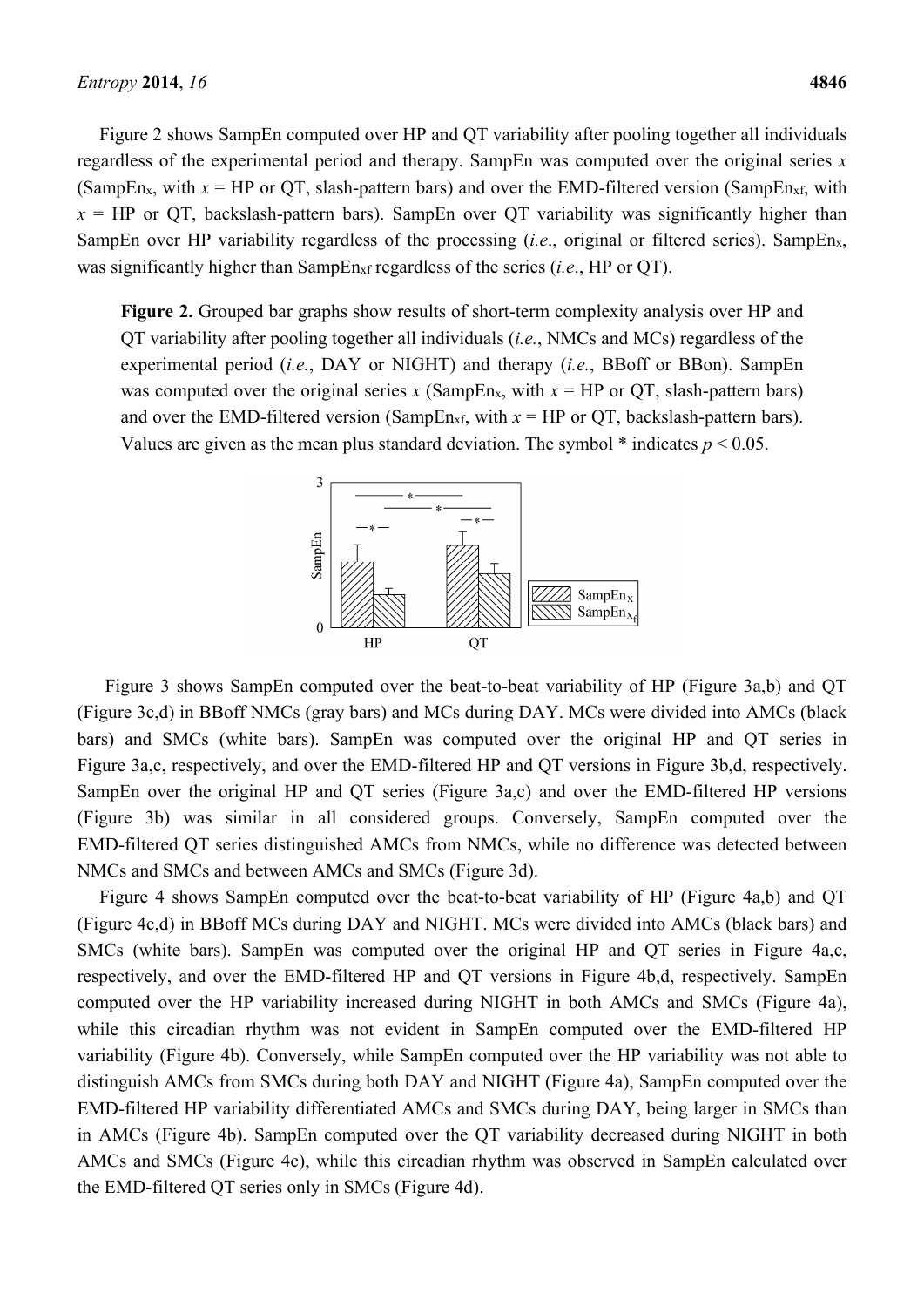**Figure 3.** Bar graphs show the results of short-term complexity analysis over HP and QT variability in (**a**,**b**) and (**c**,**d**), respectively. The series were derived from BBoff NMCs (gray bars) and MCs during DAY. MCs were divided in AMCs (black bars) and SMCs (white bars). SampEn was assessed over the original series in (**a**) and (**c**) and over the EMD-filtered series in (**b**) and (**d**). Values are given as the mean plus standard deviation. The symbol  $*$  indicates  $p < 0.05$ .



**Figure 4.** Grouped bar graphs show the results of short-term complexity analysis over HP and QT variability in (**a**,**b**) and (**c**,**d**), respectively. The series were derived from BBoff MCs during DAY and NIGHT. MCs were divided in AMCs (black bars) and SMCs (white bars). SampEn was assessed over the original series in (**a**) and (**c**) and over the EMD-filtered series in (**b**) and (**d**). Values are given as the mean plus standard deviation. The symbol  $*$  indicates  $p < 0.05$ .

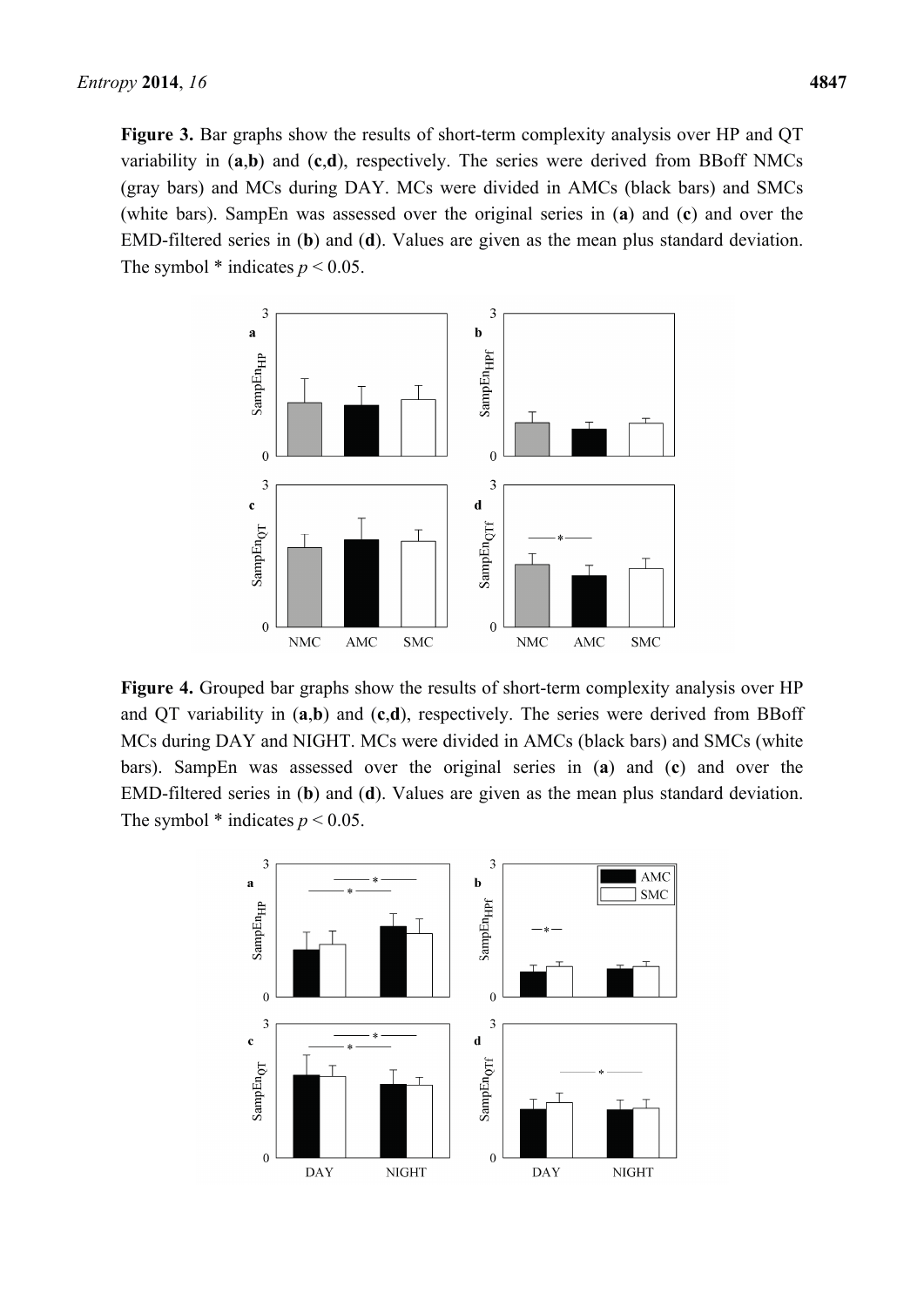Figure 5 shows SampEn computed over the beat-to-beat variability of HP (Figure 5a,b) and QT (Figure 5c,d) in BBoff and BBon MCs. MCs were divided into AMCs (black bars) and SMCs (white bars). SampEn computed over the HP variability increased BBon in both AMCs and SMCs (Figure 5a), while the effect of BB was not evident in SampEn computed over the EMD-filtered HP variability (Figure 5b). Conversely, while SampEn computed over the HP variability was not able to separate AMCs from SMCs both BBoff and BBon (Figure 5a), SampEn computed over the EMD-filtered HP variability differentiated BBoff AMCs from SMCs, being larger in BBoff SMCs than in BBoff AMCs (Figure 5b). SampEn computed over the QT variability was similar in AMCs and SMCs regardless of the administration of BB (Figure 5c). Conversely, the effect of BB was to decrease SampEn computed over the EMD-filtered QT variability in SMCs, while it remained unmodified in AMCs (Figure 5d).

**Figure 5.** Grouped bar graphs show the results of short-term complexity analysis over HP and QT variability in (**a**,**b**) and (**c**,**d**), respectively. The series were derived from BBoff and BBon MCs during DAY. MCs were divided in AMCs (black bars) and SMCs (white bars). SampEn was assessed over the original series in (**a**) and (**c**) and over the EMD-filtered series in (**b**) and (**d**). Values are given as the mean plus standard deviation. The symbol \* indicates  $p < 0.05$ .



#### **5. Discussion**

The main findings of this study are: (i) the EMD-based filtering method was helpful to cancel broad-band noise present on QT variability; (ii) when applied to QT variability obtained from 24-hour Holter recordings in LQT1 patients, the EMD-based filtering approach differentiated AMCs from NMCs and detected the effect of BB on SMCs; (iii) when applied to HP variability obtained from 24-hour Holter recordings in LQT1 patients, the EMD-based filtering method cancelled the contribution of vagal modulation to the HP dynamics and enhanced cardiovascular control targeting the sinus node via inputs at frequencies slower than the breathing rate; and (iv) the comparison between complexity indexes derived from the EMD-filtered QT and HP series confirmed the larger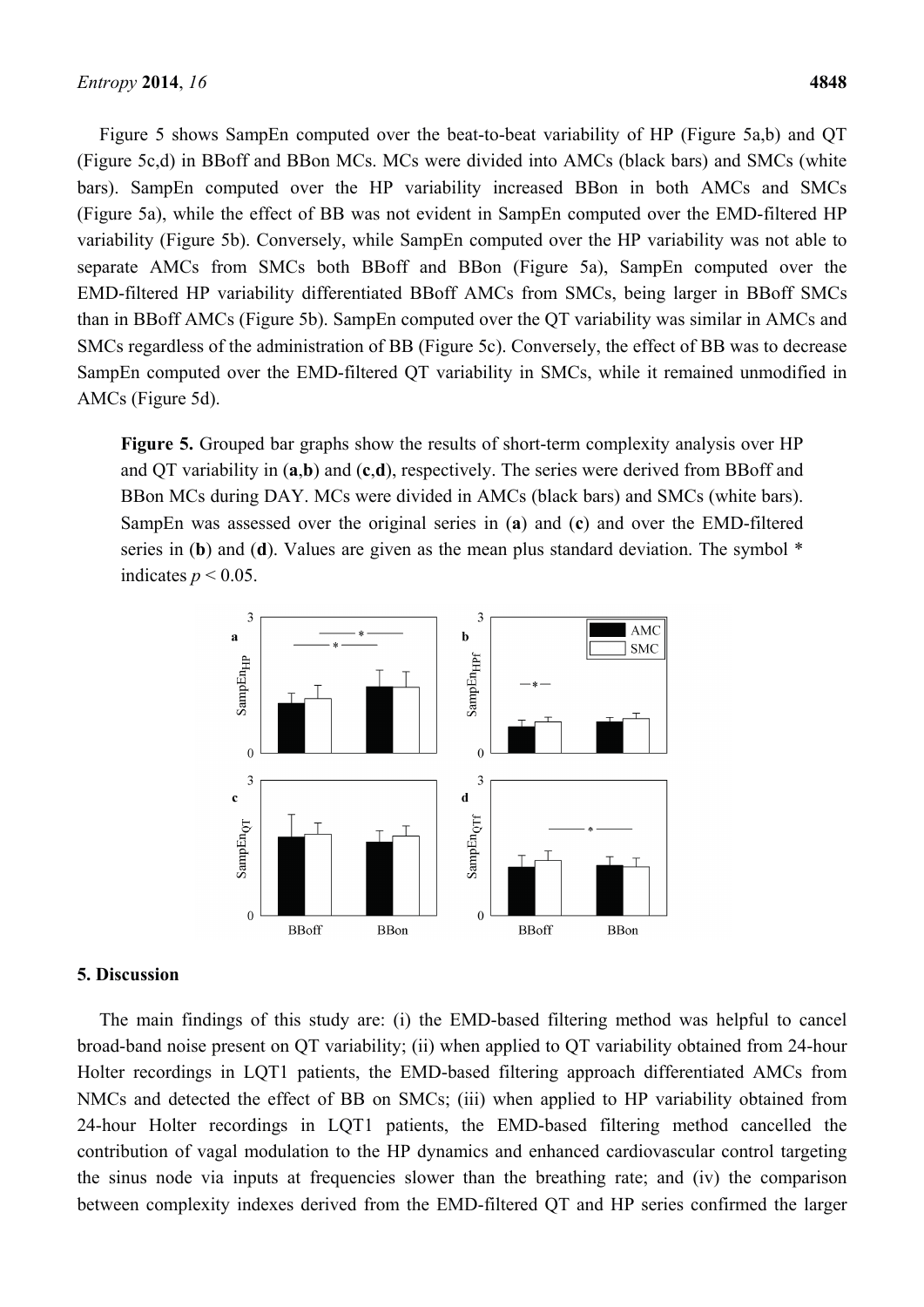complexity of cardiac control directed to ventricles compared to the one targeting the sinus node as a likely result of inputs modifying QT independently of HP changes.

# *5.1. EMD-Filtered QT Variability Allowed the Separation of AMCs from NMCs*

We have recently found that the complexity of the OT variability at long time scales, as automatically assessed from 24-hour Holter recordings, is smaller in AMCs than in SMCs [10]. This finding is clinically relevant, because it suggests that a low complexity of the sympathetic control directed to ventricles at long time scales, as assessed from QT variability, is a protective factor in LQT1, and markers of QT variability complexity can be utilized to improve risk stratification in LQT1. Of special interest, this result was obtained at long time scales via multiscale entropy [11,12], while traditional complexity analysis at short time scales failed to separate groups [10]. One possible explanation of the different power of the multiscale complexity indexes as a function of the time scale might be the presence of broad-band noise commonly affecting QT variability when automatically derived from 24-hour Holter recordings [13]. The multiscale entropy approach, especially at long time scales, has the intrinsic ability to filter out fast QT variations, thus limiting the effect of broad-band noise on the complexity estimates [10]. The present study tested the hypothesis that even complexity analysis at short time scales, carried out via the traditional estimation of SampEn, has the possibility to distinguish groups with different cardiac risk provided that it is computed over a suitable filtered version of the original QT variability series. Here, the proposed filtering procedure is based on the identification of the fastest IMF, as detected from EMD, and on its subtraction from the original series. This procedure is motivated by the observation that the EMD-filtered version of the QT variability is obtained without *a priori* setting the frequency response of the low-pass filter, because the fastest IMF describes the most rapid temporal scales on a case-by-case basis, thus increasing the flexibility of the low-pass filtering procedure. In agreement with the hypothesis, we found out that SampEn computed over the EMD-filtered QT variability differentiated AMCs from NMCs, while NMCs were similar to the SMCs. The smaller value of SampEn computed over the EMD-filtered QT variability in AMCs is in agreement with the findings obtained from the original QT variability at long time scales in [10] and confirms the observation that a low complexity of the sympathetic control directed to ventricles is protective in LQT1. This result is relevant, because it simplifies the extraction of entropy-based complexity indexes from QT variability (*i.e*., the multiscale entropy approach is no longer necessary) and favors the inclusion of these markers into risk stratification procedures.

# *5.2. EMD-Filtered QT Variability Allowed the Detection of the Effect of BB*

The ability of the EMD-filtering approach to enhance features pertinent to the sympathetic control directed to ventricles was stressed by the assessment of the effect of BB in MCs. Indeed, before applying the EMD-based filtering procedure, the complexity indexes of QT variability were not able to detect the effect of BB. Conversely, after the application of the EMD-based filtered procedure, the effect of BB over SMCs appeared clearly. Indeed, BB reduced the complexity of the EMD-filtered QT variability, and this reduction, in addition to the prolongation of HP and the reduction of HP variability [3], is protective, because it makes the complexity of the sympathetic control of SMCs more similar to that of the AMCs [10].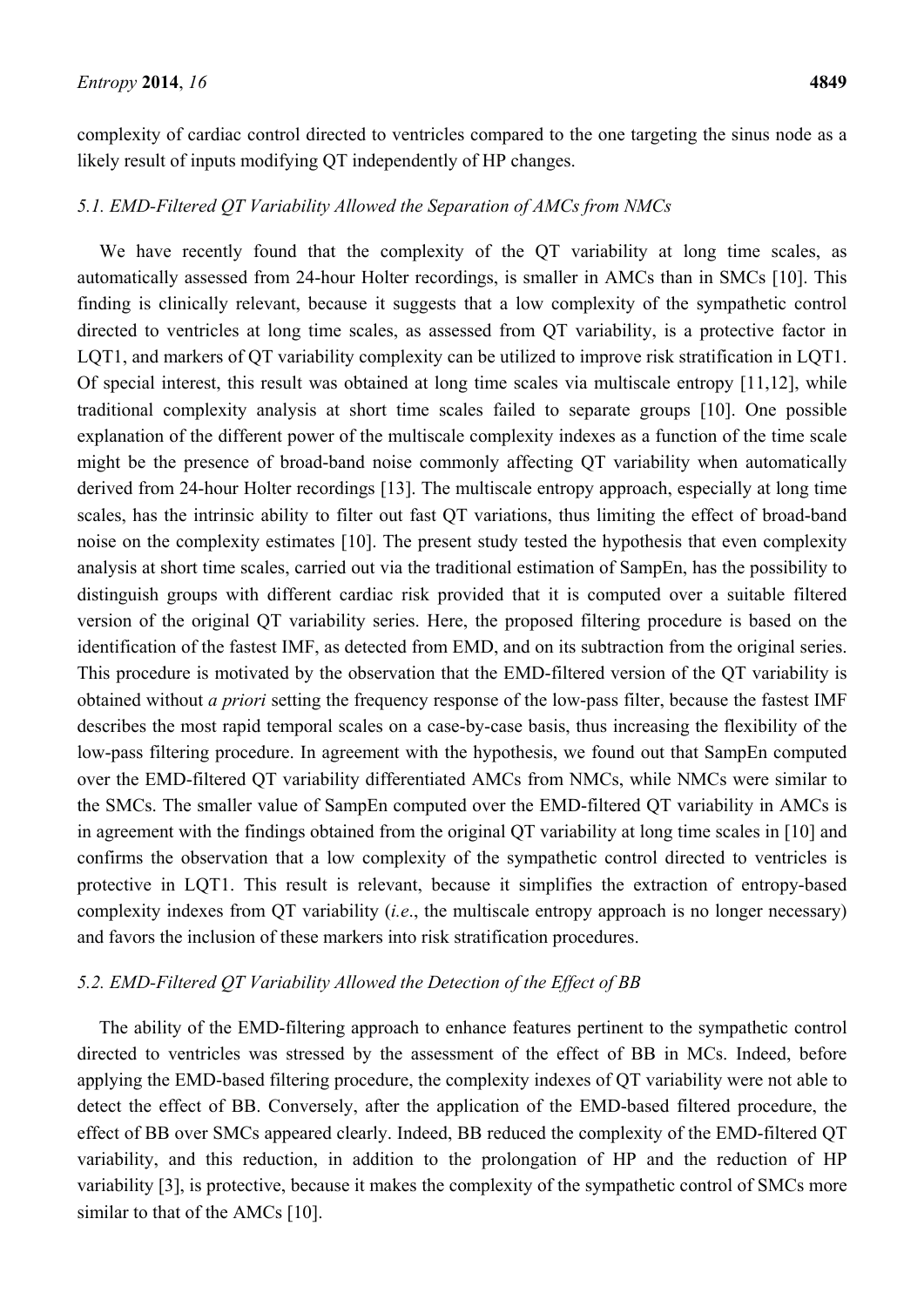# *5.3. EMD-Based Filtering Approach Cancelled Respiratory Sinus Arrhythmia from HP Variability*

The entropy-based complexity of the HP variability at short time scales is under vagal control [20,21,26,27]. This observation was confirmed by the results of the present study. Indeed, SampEn assessed over the original HP variability was significantly increased during NIGHT and in response to BB in both AMCs and SMCs [10]. The effect of the EMD-based filtering procedure was to filter out the respiratory sinus arrhythmia largely responsible for the complexity of the HP variability [20,21]. Indeed, SampEn assessed over the EMD-filtered HP series did not exhibit the circadian rhythmicity and did not vary in response to BB. This finding stresses again the ability of the proposed EMD-based filtering procedure to cancel fast variations present on cardiovascular variability series. The ability of the EMD-based filtering procedure to cancel the respiratory sinus arrhythmia was supported by the CF analysis. Indeed, the CF of the first IMF derived from HP variability was lower during NIGHT due to the slowness of the breathing rate during sleep, and the standard deviation of the CF was quite large due to the high inter-subject variability of the breathing frequency.

# *5.4. EMD-Based Filtering of HP Variability Enhanced Cardiac Control Targeting the Sinus Node at Frequencies Slower Than the Respiratory One*

The most surprising result obtained from this study over the HP variability is that the EMD-based filtering procedure was able to enhance features of the cardiovascular control directed to the sinus node that otherwise would have remained unveiled. Indeed, after the subtraction of the fastest IMF from the original HP variability, we were able to distinguish AMCs from SMCs. Indeed, the complexity of the EMD-filtered HP variability was smaller in AMCs than in SMCs during DAY in absence of BB. This result confirms and extends over the HP variability the observation that a smaller complexity of the sympathetic control is a protective factor in LOT1.

## *5.5. Comparison between Complexity of EMD-Filtered HP and QT Variability*

We confirm here that QT variability is more complex than HP variability [10,28]. This finding was not surprising, because QT variability is more affected by broad-band noise resulting from jitters in delineation of the T-wave offset [24] than HP series. The analysis of the CF of the first IMF derived from QT variability confirmed the intrinsic noisy nature of the QT series compared to the HP one. Indeed, the CF computed over the QT series was higher than that derived from HP series; it was characterized by a lower standard deviation, and it did not vary during NIGHT. It is less trivial to find out that, after canceling the fastest IMF estimated via EMD, the complexity of EMD-filtered QT series remained significantly larger than that of the EMD-filtered HP one. Therefore, we confirm with this analysis the larger complexity of the cardiac control targeting QT compared to that of the cardiac regulation directed to the sinus node. This larger complexity might be the result of inputs capable of modifying QT independently of HP variations and, thus, operating in an asynchronous way with respect to those changing QT through modifications of HP [29–31].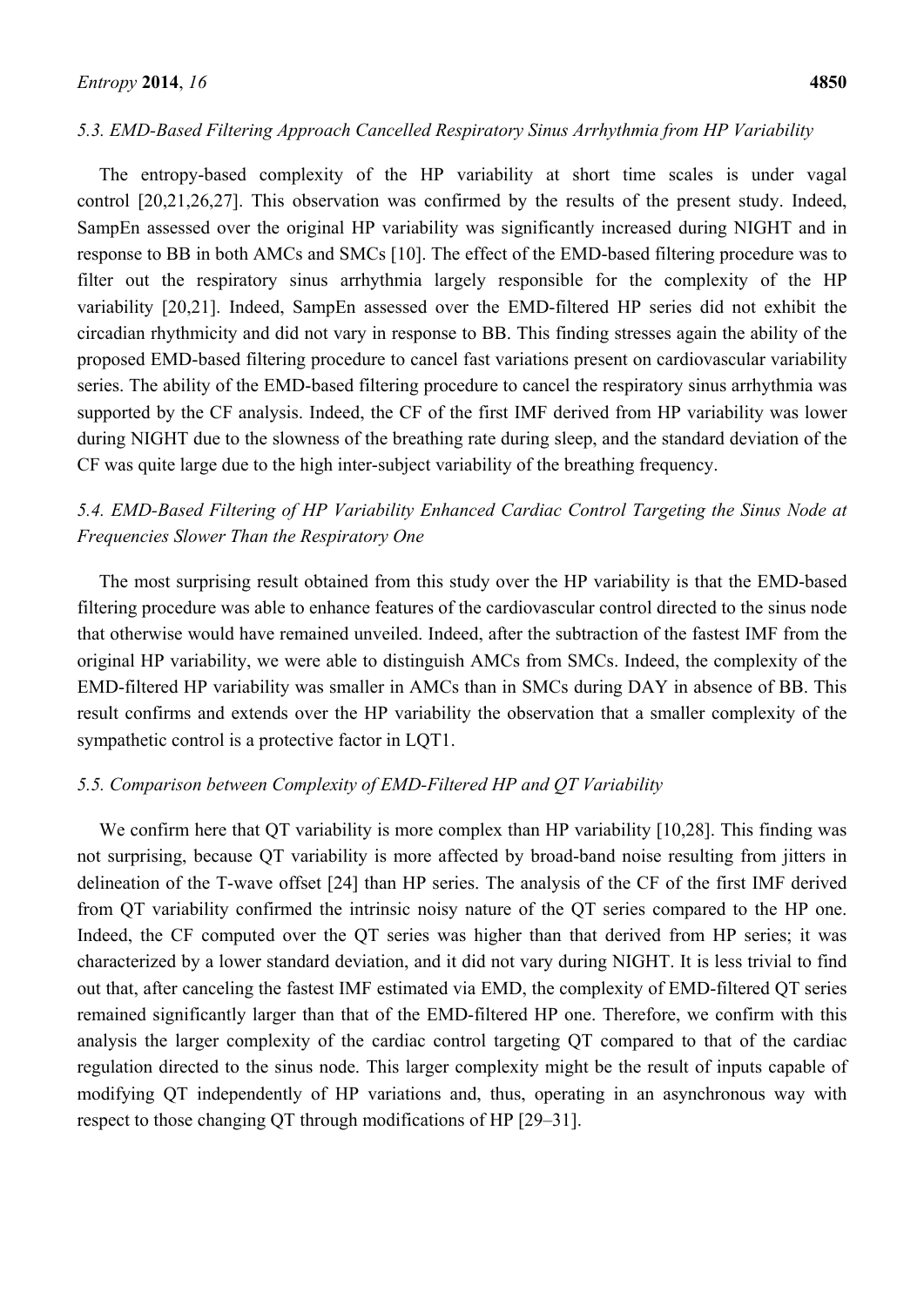#### **6. Conclusions**

We proposed an EMD-based filtering procedure to improve the signal-to-noise ratio of QT variability series derived automatically from 24-hour Holter recordings. This procedure is particularly helpful before assessing entropy-based OT variability complexity at short time scales due to the large amount of noise usually affecting this measurement. In the proposed application to a LQT1 population with the founder effect, the procedure allowed the differentiation of AMCs from NMCs and the detection of the effect of BB in SMCs. It is remarkable that this differentiation was not achieved using a largely utilized clinical index, such as QTc. Since similar results were obtained at longer time scales using multiscale entropy analysis in [10], the practical advantage of the proposed methodology was the reduction of the analysis time and approach involvedness, thus favoring the application of complexity indexes into clinically-oriented protocols. Given the generality of the proposed EMD-based filtering procedure, it can be applied to any variability series characterized by a low signal-to-noise ratio due to jitters in the detection of the fiducial points. Therefore, we suggest to exploit this technique even before computing complexity indexes at short time scales from the HP series when the small size of the autonomic modulation leads to negligible HP changes (e.g., in the heart failure population, heart transplanted patients or after administration of a high dose of atropine in healthy individuals). However, this procedure can be profitably exploited even when the HP series is characterized by a high signal-to-noise ratio. In this situation, it cancels the respiratory sinus arrhythmia, thus enhancing features of the cardiovascular control that otherwise might remain unveiled by the dominant vagal modulation. Future studies should check different filtering approaches and entropy-based metrics to better understand the efficacy of the proposed technique compared to techniques exploiting diverse tools. In addition, since a possible limitation of the present study is the low sampling rate of the electrocardiogram, we advocate studies assessing its influence over QT variability and derived complexity parameters.

# **Acknowledgments**

This study was supported by the Telethon Grant GGP09247 to Peter J. Schwartz, Lia Crotti and Alberto Porta, and by the National Institutes of Health Grant HL068880 to Alfred L. George Jr, Peter J. Schwartz and Lia Crotti.

## **Author Contributions**

Vlasta Bari: analysis of the data, interpretation of the data, drafting the article, final approval of the version to be published. Andrea Marchi, Beatrice De Maria: analysis of the data, final approval of the version to be published. Giulia Girardengo, Alfred L. George Jr, Paul A. Brink, Lia Crotti, Peter J. Schwartz: acquisition of the data, critical revision of the manuscript, final approval of the version to be published. Sergio Cerutti: critical revision of the manuscript, final approval of the version to be published. Alberto Porta: conception and design of the work, interpretation of the data, drafting the article, critical revision of the manuscript, final approval of the version to be published. All authors have read and approved the final manuscript.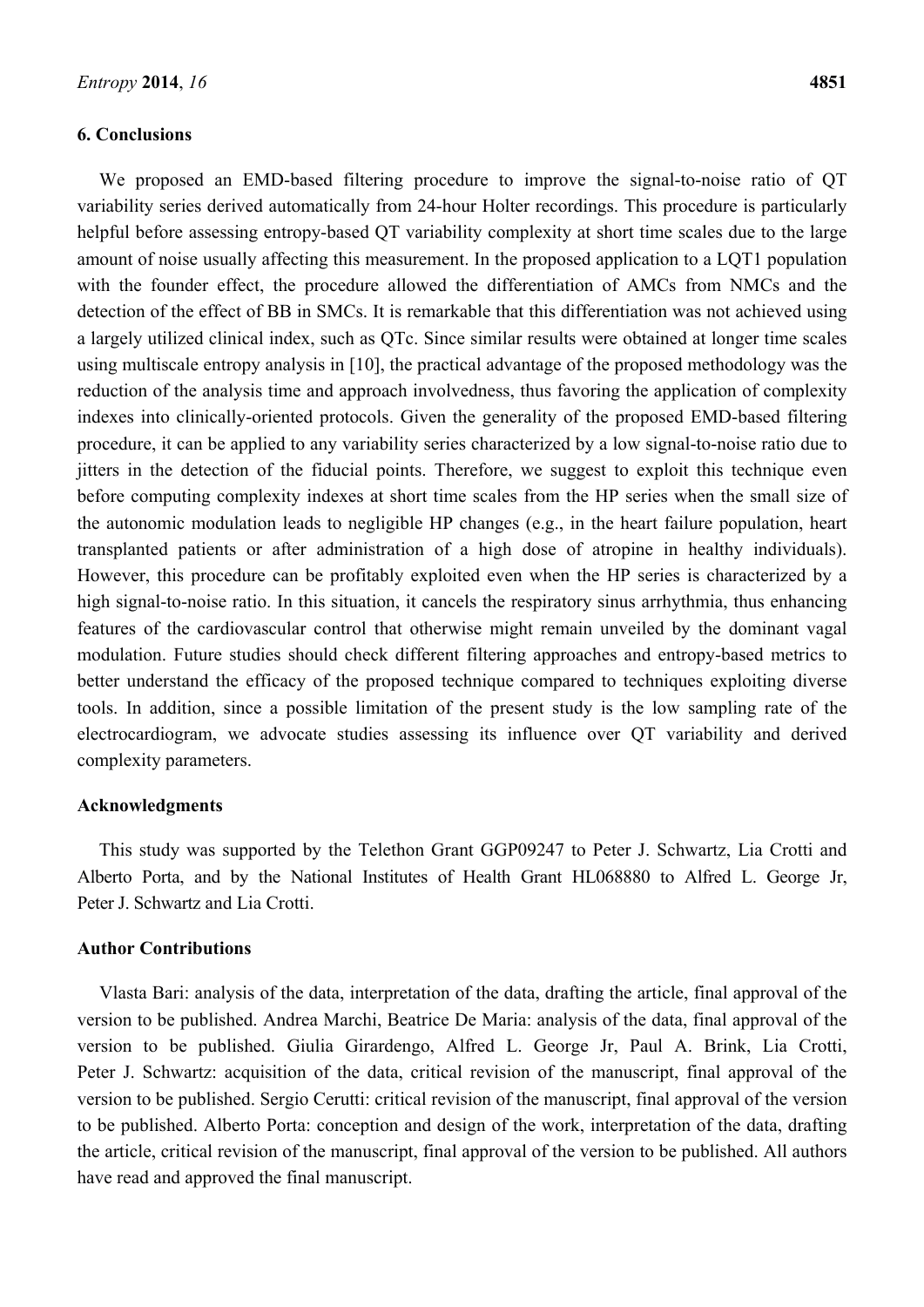# **List of Abbreviations**

| LQT1         | long QT syndrome type 1                  |
|--------------|------------------------------------------|
| HP           | heart period                             |
| QT           | interval from Q-wave onset to T-wave end |
| QTc          | corrected QT                             |
| <b>MC</b>    | mutation carrier                         |
| <b>NMC</b>   | non-mutation carrier                     |
| <b>AMC</b>   | asymptomatic MC                          |
| <b>SMC</b>   | symptomatic MC                           |
| <b>DAY</b>   | daytime                                  |
| <b>NIGHT</b> | nighttime                                |
| <b>BB</b>    | beta-blocker therapy                     |
| <b>BBoff</b> | off BB                                   |
| <b>BB</b> on | on BB                                    |
| <b>EMD</b>   | empirical mode decomposition             |
| <b>IMF</b>   | intrinsic mode function                  |
| <b>CF</b>    | characteristic frequency                 |
| SampEn       | sample entropy                           |
| <b>µHP</b>   | HP mean                                  |
| <b>LIQT</b>  | QT mean                                  |
| <b>µQTc</b>  | QTc mean                                 |

# **Conflicts of Interest**

The authors declare no conflict of interest.

# **References**

- 1. Schwartz, P.J.; Crotti, L. QTc Behavior During Exercise and Genetic Testing for the Long-QT Syndrome. *Circulation* **2011**, *20*, 2181–2184.
- 2. Schwartz, P.J.; Priori, S.G.; Spazzolini, C.; Moss, A.J.; Vincent, G.M.; Napolitano, C.; Denjoy, I.; Guicheney, P.; Breithardt, G.; Keating, M.T.; *et al.* Genotype-phenotype correlation in the long-QT syndrome-Gene specific triggers for life threatening arrhythmias. *Circulation* **2001**, *103*, 89–95.
- 3. Schwartz P.J.; Ackerman M.J. The long QT syndrome. A transatlantic clinical approach to diagnosis and therapy. *Eur. Heart J.* **2013**, *34*, 3109–3116.
- 4. Crotti, L.; Lundquist, A.L.; Insolia, R.; Pedrazzini, M.; Ferrandi, C.; De Ferrari, G.M.; Vicentini, A.; Yang, P.; Roden, D.M.; George, A.L.; Schwartz, P.J. KCNH2-K897T is a genetic modifier of latent congenital long QT syndrome. *Circulation* **2005**, *112*, 1251–1258.
- 5. Crotti, L.; Monti, M.C.; Insolia, R.; Peljto, A.; Goosen, A.; Brink, P.A.; Greenberg, D.A.; Schwartz, P.J.; George, A.L. NOS1AP is a genetic modifier of the long-QT syndrome. *Circulation* **2009**, *120*, 1657–1663.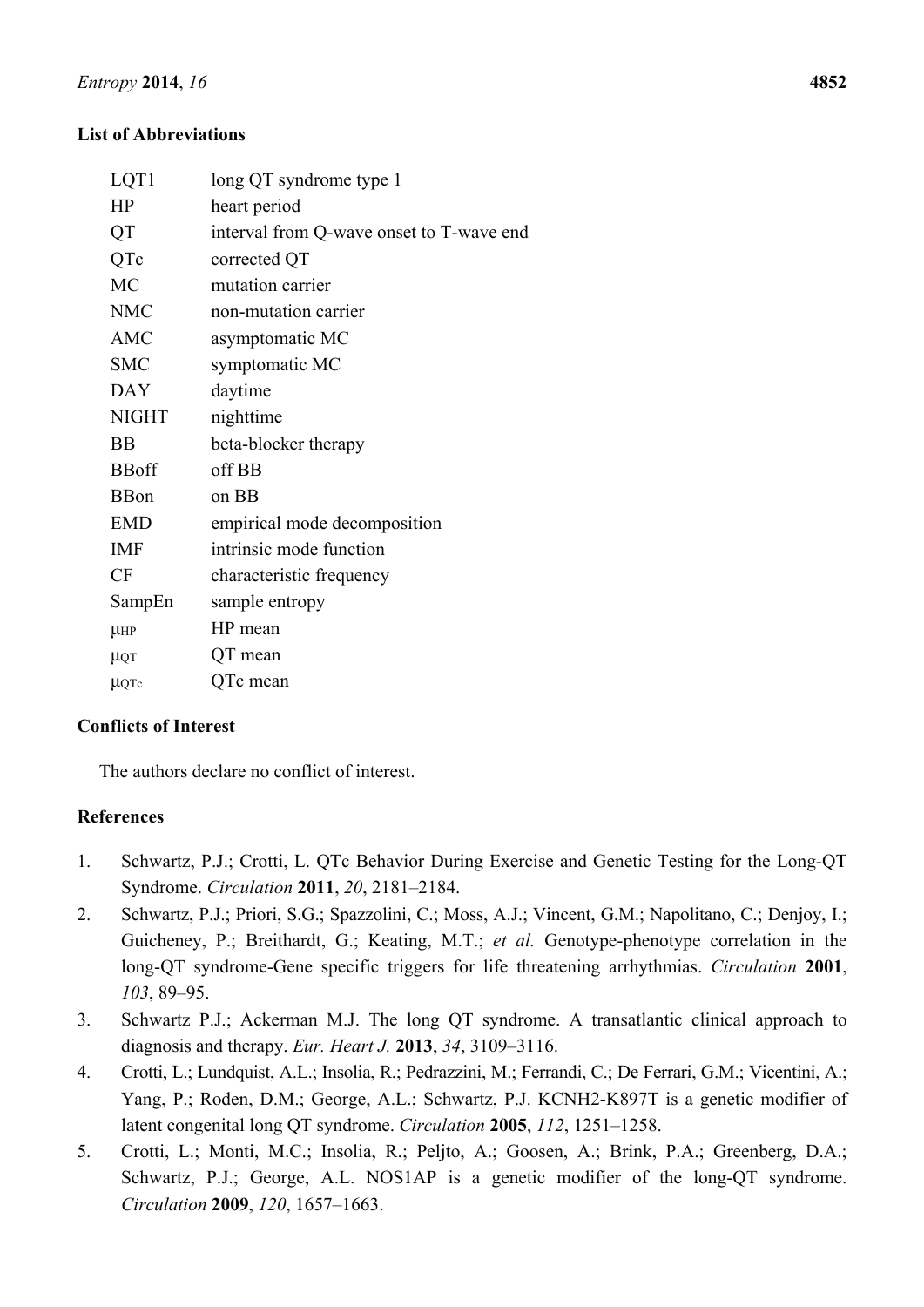- 6. Amin, A.S.; Giudicessi, J.R.; Tijsen, A.J.; Spanjaart, A.M.; Reckman, Y.J.; Klemens, C.A.; Tanck, M.W.; Kapplinger, J.D.; Hofman, N.; Sinner, M.F.; *et al.* Variants in the 3' untranslated region of the KCNQ1-encoded Kv7.1 potassium channel modify disease severity in patients with type 1 long QT syndrome in an allele-specific manner. *Eur. Heart J.* **2012**, *33*, 714–723.
- 7. Duchatelet, S.; Crotti, L.; Peat, R.; Denjoy, I.; Itoh, H.; Berthet, M.; Ohno, S.; Fressart, V.; Monti, M.C.; Crocamo, C.; *et al.* Identification of a KCNQ1 polymorphism acting as a protective modifier against arrhythmic risk in the long QT syndrome. *Circ. Cardiovasc. Genet.* **2013**, *6*, 354–361.
- 8. Schwartz, P.J.; Vanoli, E.; Crotti, L.; Spazzolini, C.; Ferrandi, C.; Goosen, A.; Hedley, P.; Heradien, M.; Bacchini, S.; Turco, A.; *et al.* Neural control of heart rate is an arrhythmia risk modifier in long QT syndrome. *J. Am. Coll. Cardiol.* **2008**, *51*, 920–929.
- 9. Crotti, L.; Spazzolini, C.; Porretta, A.P.; Dagradi, F.; Taravelli, E.; Petracci, B.; Vicentini, A.; Pedrazzini, F.; La Rovere, M.T.; Vanoli, E.; *et al*. Vagal reflexes following an exercise stress test. A simple clinical tool for gene-specific risk stratification in the long QT syndrome. *J. Am. Coll. Cardiol.* **2012**, *60*, 2515–2524.
- 10. Bari, V.; Valencia, J.F.; Vallverdú, M.; Girardengo, G.; Marchi, A.; Bassani, T.; Caminal, P.; Cerutti, S.; George, A.L.; Brink, P.A.; *et al.* Multiscale complexity analysis of the cardiac control identifies asymptomatic and symptomatic patients in long QT syndrome type 1. *PLoS ONE*, **2014**, *9*, doi:10.1371/journal.pone.0093808.
- 11. Costa, M.; Goldberger, A.L.; Peng, C.-K. Multiscale entropy analysis of complex physiologic time series. *Phys. Rev. Lett.* **2002**, *89*, doi:10.1103/PhysRevLett.89.068102.
- 12. Valencia, J.F.; Porta, A.; Vallverdù, M.; Clarià, F.; Baranowski, R.; Orlowska-Baranowska, E.; Caminal, P. Refined multiscale entropy: Application to 24-h Holter recordings of heart period variability in healthy and aortic stenosis subjects. *IEEE Trans. Biomed. Eng.* **2009**, *56*, 2202–2213.
- 13. Baumert, M.; Starc, V.; Porta, A. Conventional QT variability measurement *vs*. template matching techniques: comparison of performance using simulated and real ECG. *PLoS ONE* **2012**, *7*, doi:10.1371/journal.pone.0041920.
- 14. Huang, N.E.; Zheng, S.; Long, S.R.; Wu, M.C.; Shih, H.H.; Zheng, Q.; Yen, N.-C.; Tung, C.C.; Liu, H.H. The empirical mode decomposition and the Hilbert spectrum for nonlinear and non-stationary time series analysis. *Proc. R. Soc. A* **1998**, *454*, 903–995.
- 15. Richman, J.S.; Moorman, J.R. Physiological time-series analysis using approximate entropy and sample entropy. *Am. J. Physiol.* **2000**, *278*, 2039–2049.
- 16. Balocchi, R.; Menicucci, D.; Santarcangelo, E.; Sebastian, L.; Gemignani, A.; Ghelarducci, B.; Varanini, M. Deriving the respiratory sinus arrhythmia from the heartbeat time series using empirical mode decomposition. *Chaos Solit. Fract.* **2004**, *20*, 171–177.
- 17. Neto, E.S.; Custaud, M.A.; Cejka, J.C.; Abry, P.; Frutoso, J.; Gharib, C.; Flandrin, P. Assessment of cardiovascular autonomic control by the empirical mode decomposition. *Methods Inf. Med.* **2004**, *43*, 60–65.
- 18. Echeverría, J.C.; Crowe, J.A.; Woolfson, M.S.; Hayes-Gill, B.R. Application of empirical mode decomposition to heart rate variability analysis. *Med. Biol. Eng. Comput.* **2001**, *39*, 471–479.